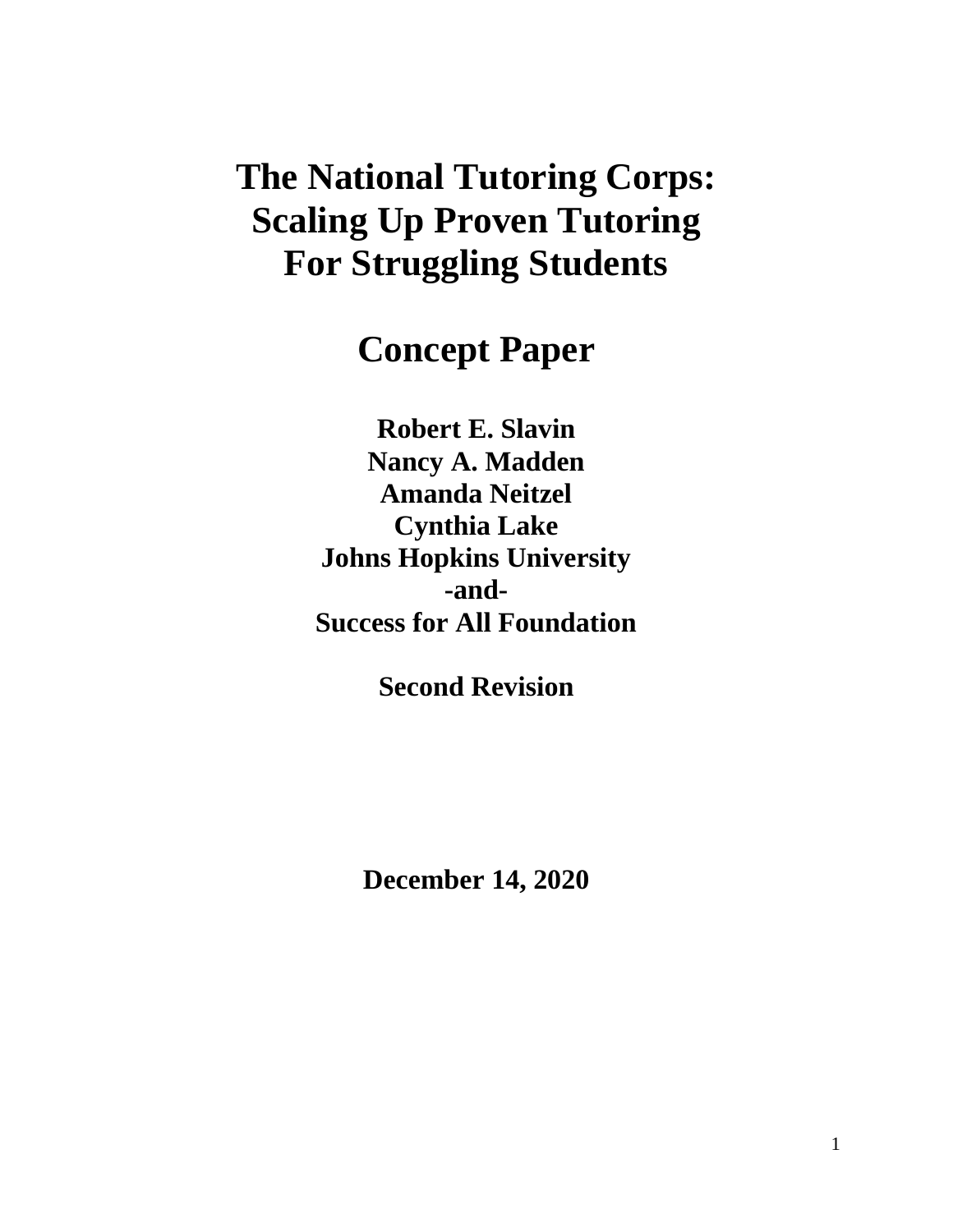#### **Executive Summary**

We are facing an extraordinary crisis in the education of disadvantaged students in the U.S. These students have long performed below the level of other students on average, but the Covid-19 school closures have added a great deal to their educational disadvantages.

Among all types of educational programs, none are as effective in accelerating the reading and math achievement of struggling students as structured one-to-one and one-to-small group tutoring. This concept paper proposes a strategy to provide proven tutoring programs to millions of students in grades 1-9.

# Objectives:

- 1. Provide proven tutoring programs to as many struggling students in grades 1-9 as possible. We estimate serving four million children per year starting in 2021-2022.
- 2. Develop, pilot, and evaluate new programs, especially for middle and high schools, to extend availability of proven programs for scale-up.
- 3. Identify already scaled-up but unevaluated programs and evaluate them.
- 4. Continuously develop a substantial set of proven tutoring models capable of serving millions of students struggling in reading and mathematics, and deliver these effective approaches to increasing numbers of students.
- 5. Use tutoring as the start of a tutor-to-teacher pipeline to add capable teachers in hard-tostaff areas.

Our proposal has three distinct phases:

## Phase 1 (January-August, 2021)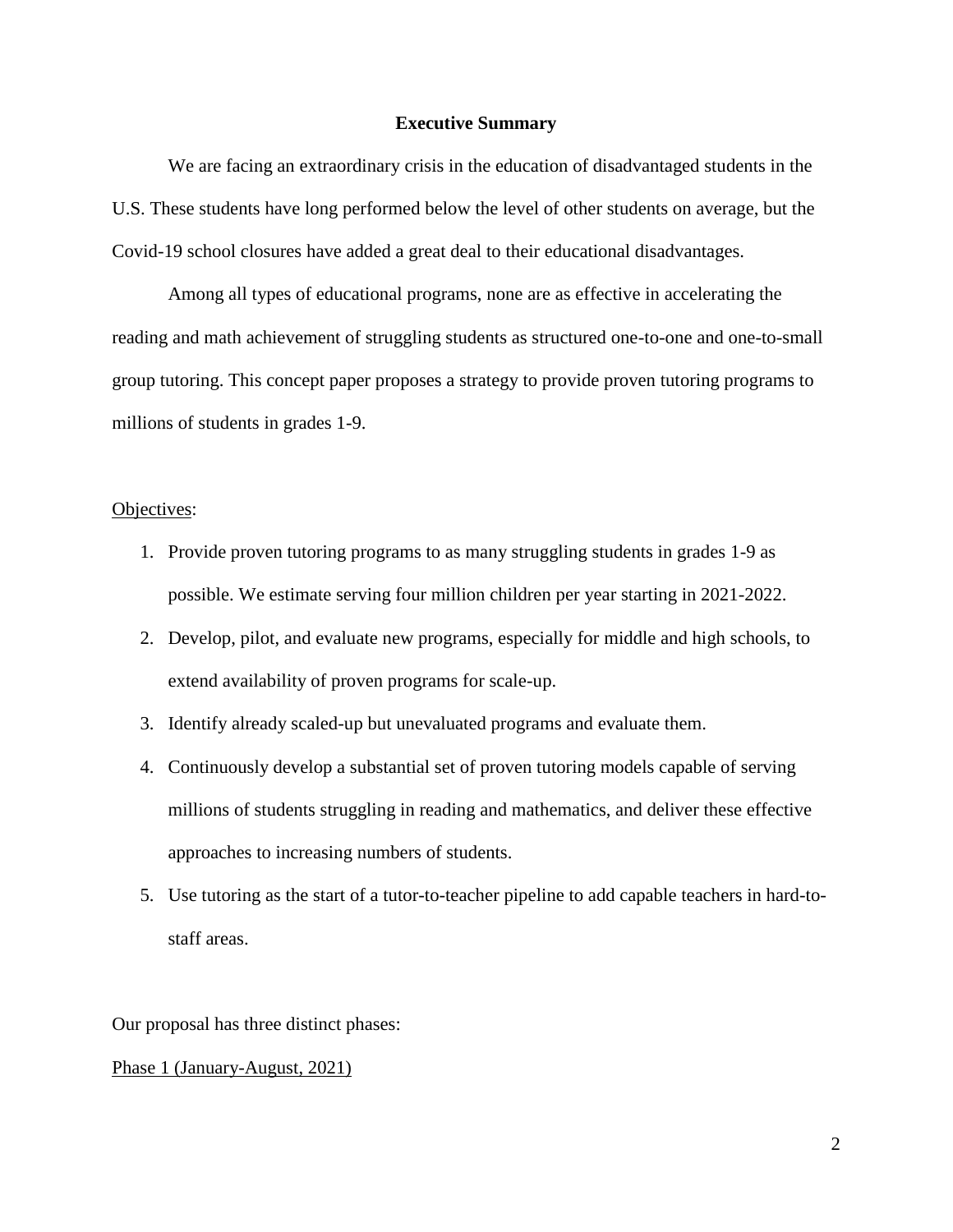- Establish a steering committee
- Identify tutoring programs proven to increase student achievement in reading and math.
- Invest in building capacity for proven programs to greatly increase scale.
- Establish demonstrations to help proven programs learn to manage scale, with approximately 2000 tutors in total.
- Fund capable developers to create and pilot new programs, especially in secondary reading and math tutoring.
- Fund organizations with existing scaled-up programs to establish demonstrations at larger scale.
- Fund Title I schools to hire about 100,000 tutors to implement proven programs starting in September, 2021.
- Contract with third-party evaluators for evaluations of new programs, and design a common evaluation design for all programs.

# Phase 2 (August, 2021-August, 2022)

- Launch scaled-up implementations of proven tutoring programs, with approximately 100,000 tutors.
- Launch third-party evaluations of new programs that are ready for evaluation.
- Launch evaluations of scaled-up but unevaluated programs.
- Report on outcomes, and identify additional proven programs to add to scale-up.
- Continue development and piloting of new programs.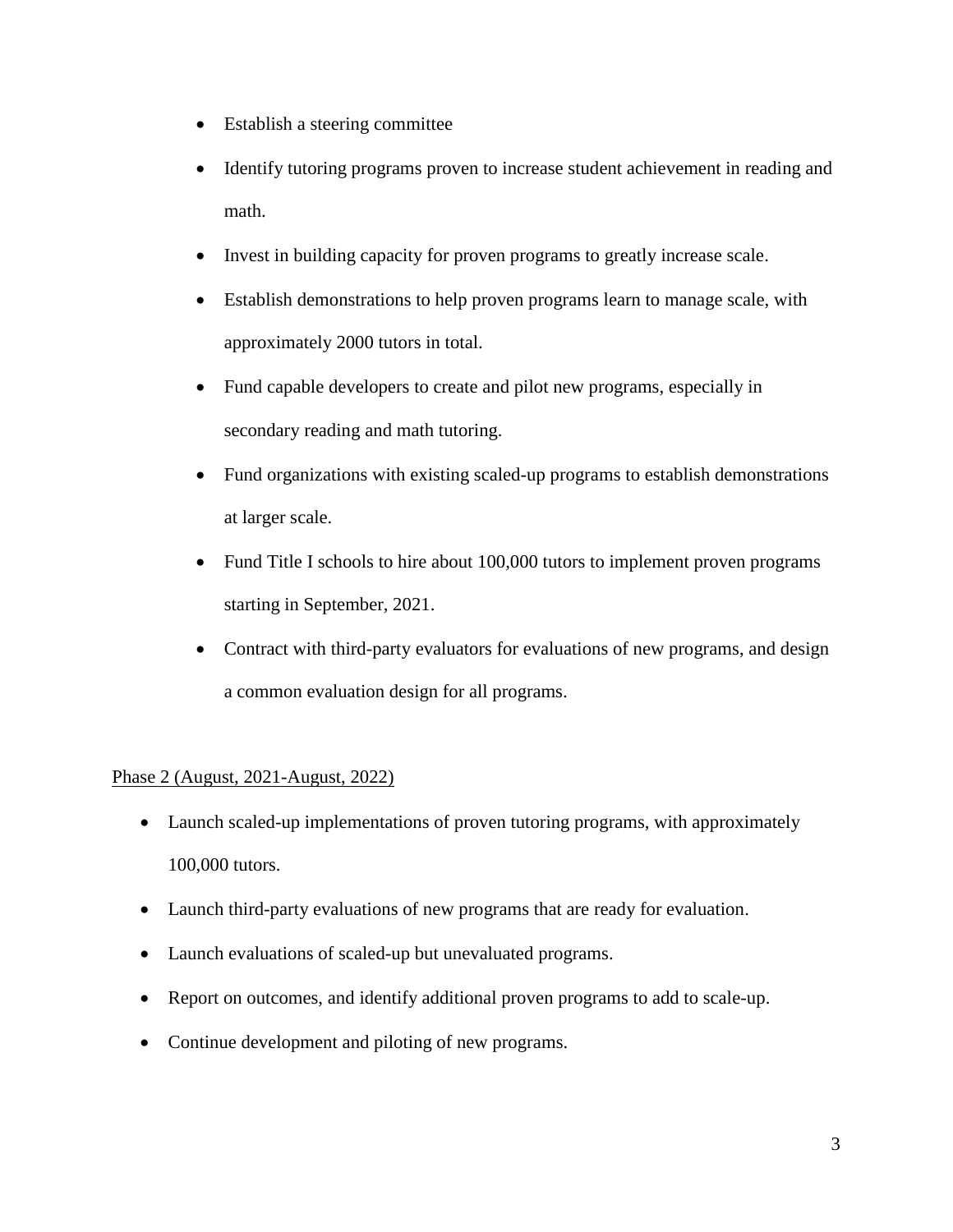# Phase 3 (September, 2022 and beyond)

- Add 50,000 tutors each year starting in 2022-2023 to enable additional scale-up, especially of new programs.
- Continue development and piloting of new programs.
- Continue evaluations of new programs.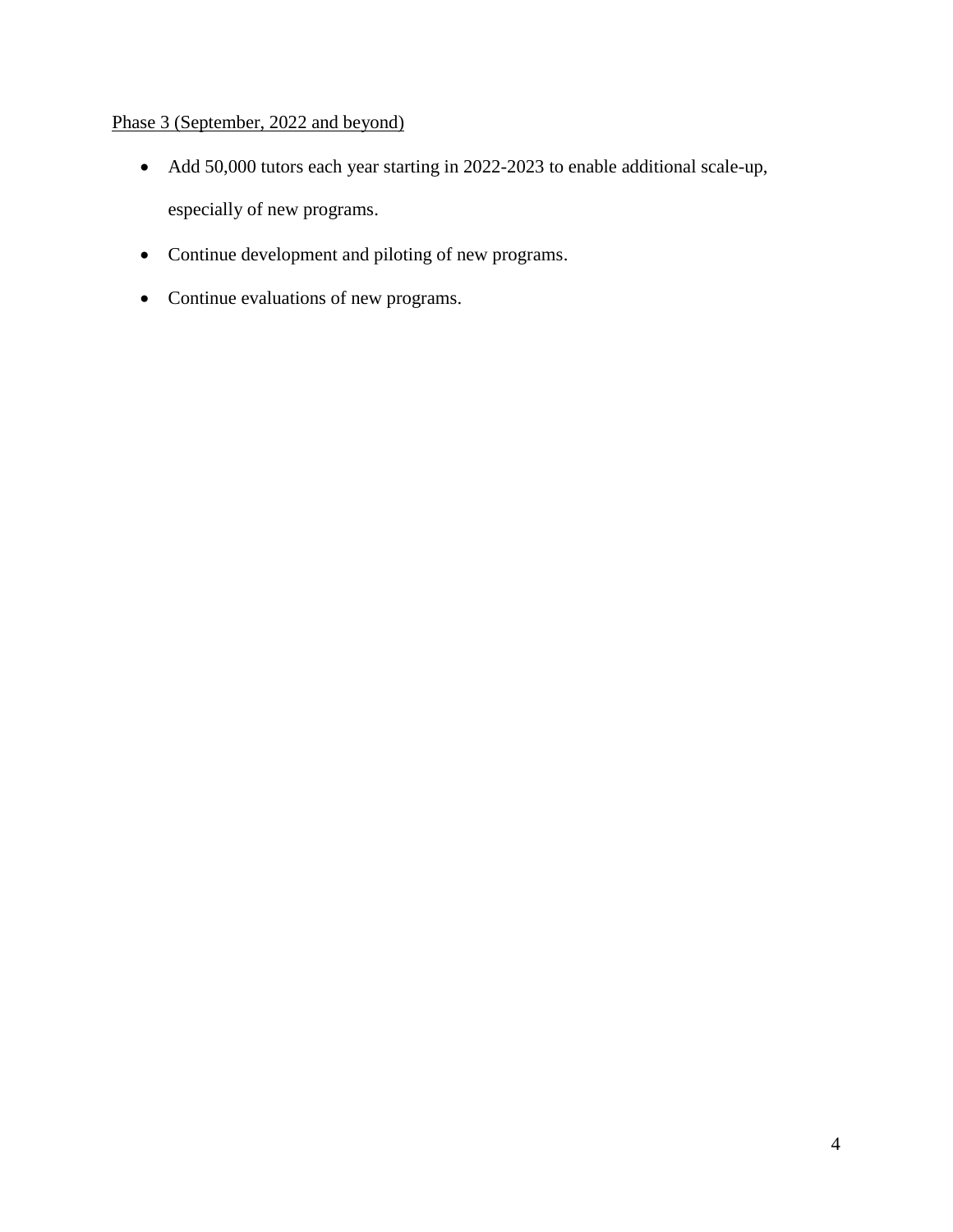#### **The National Reading Corps: Scaling Up Proven Tutoring for Struggling Students**

Disadvantaged students in the U.S. have long performed below other students on average, but the Covid-19 school closures have added a great deal to their educational difficulties. No one knows exactly how much they have lost, but most of these children have profited little, if at all, from remote instruction, and by the time schools re-open, they will have been out of school for many months.

Business as usual is simply not acceptable in this crisis. We must provide students who are far below grade level in reading or math with the most effective tools we have: One-to-one or small-group tutoring. No other intervention in all of educational research has a comparable impact (see Neitzel, Lake, Pellegrini, & Slavin, in press; Nickow, Oreopoulos, & Quan, 2020; Pellegrini, Neitzel, Lake, & Slavin, in press).

We propose to the incoming Biden administration a plan designed to provide researchproven tutoring to millions of children who are most at risk due to Covid-19 school closures or to any other factor. However, we will also need non-federal funding to get this plan started quickly and well in spring/summer 2021, in preparation for a major large-scale rollout in September, 2021.

The plan laid out here is intended to put on the table for discussion some key ideas about how to identify, pilot, and then substantially scale up proven tutoring programs as rapidly as possible, with an ultimate goal of establishing a National Tutoring Corps of about 100,000 tutors in September, 2021, and growing after that as additional proven programs become ready for scale-up.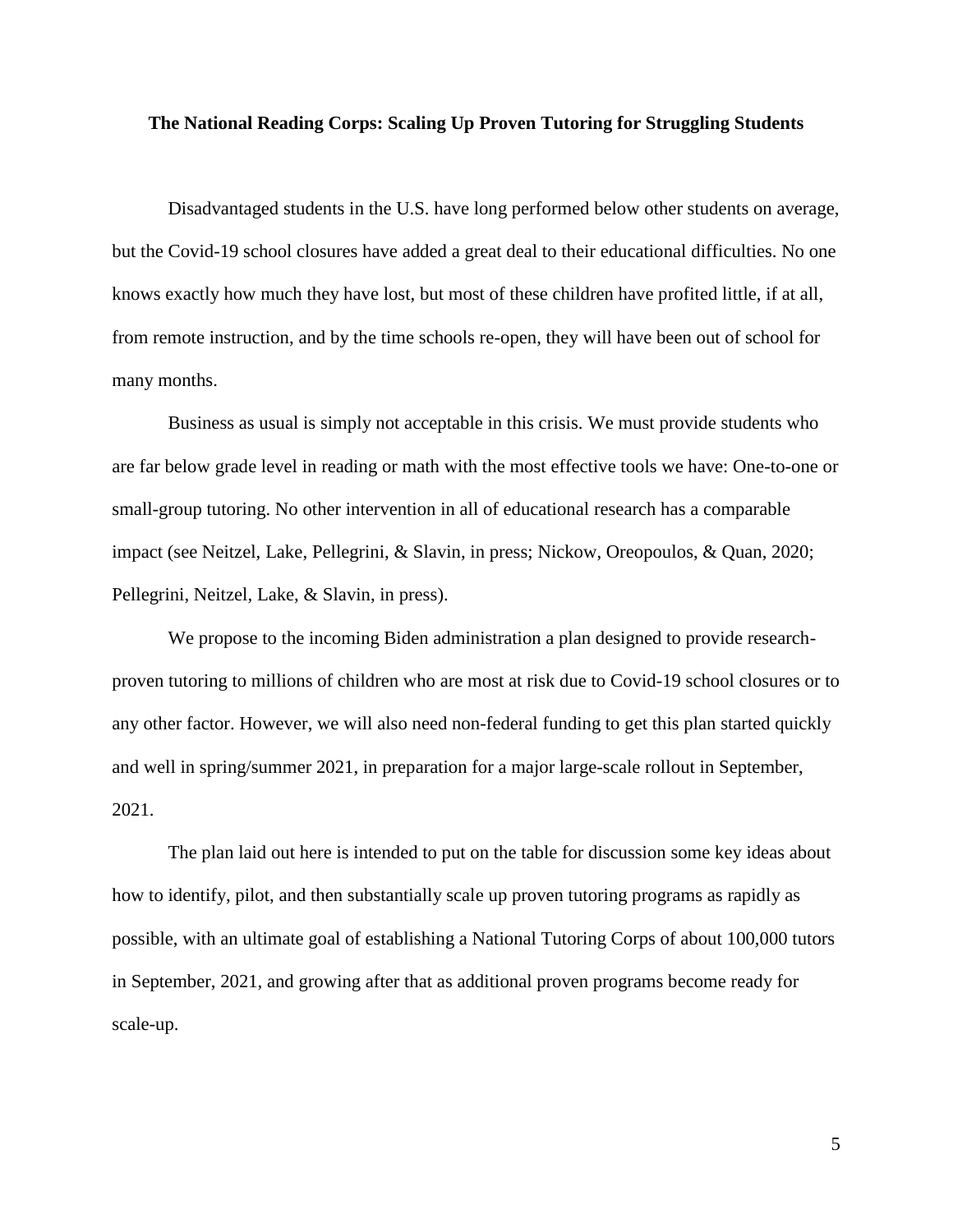#### Assumptions

- 1. At full operation, full-time tutors should be able to provide a full course of tutoring (about 60 daily sessions per student, on average) to 40 students per year. This assumes a mix of 1-4, 1-3, 1-2, and 1-1 arrangements, with a strong preference for small groups rather than 1-1 (to reach more students).
- 2. Assuming 100,000 tutors can each work with an average of 40 students per year, this would be about 4 million children per year, 10-11% of all 38 million students attending grades 1-9.
- 3. Tutoring must focus on programs proven to be effective in rigorous experiments (see Appendix, #2, and Tables 1 and 2).
- 4. There are several proven tutoring programs for elementary schools in reading, fewer in math, and few replicable programs in either subject for grades 7-9. We propose a robust and rapid process of a) scaling proven programs, b) developing and evaluating new programs, and c) evaluating existing scaled-up programs that lack rigorous evaluation evidence.
- 5. The National Tutoring Corps will require legislation in the next Congress, which would be unlikely to happen until spring, 2021. Yet a great deal could be put in place between now and September, 2021, when major federal funding might be available for schools to begin implementation. This substantial early work would ideally be funded by joint investments by government and private foundations. It would be focused on:
	- a) Identification of proven programs ready for immediate scale-up.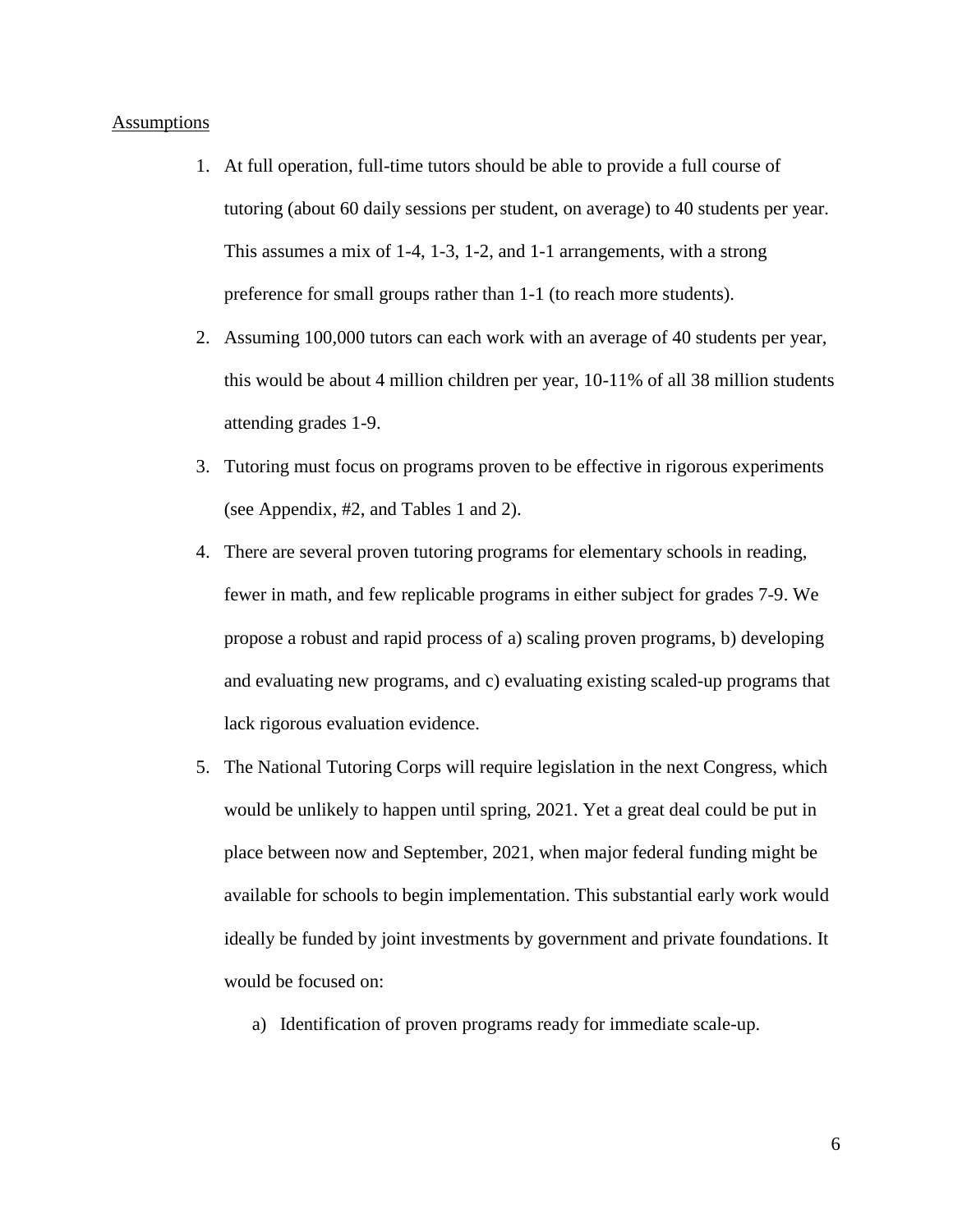- b) Scale-up of proven programs for reading and math, with approximately 2,000 tutors to begin in February/March, 2021.
- c) Rigorous evaluations of existing programs lacking an adequate research base by independent evaluators, starting in September, 2021.
- d) Development and piloting of new programs, to be evaluated in fall, 2021.
- e) Capacity building, to enable proven and promising programs to build the staff and infrastructure to work at much larger scale than they do now.
- 6. The entire process should be designed to be as simple as possible, so that it can expand very rapidly without losing quality.
- 7. In light of the above considerations, the program rollout should take place in two phases:

# Pilot Phase (now to August, 2021)

- a) Identification of existing proven programs
- b) Demonstrations of existing proven programs
- c) Identification and demonstrations of scaled up but insufficiently evaluated programs
- d) Development and piloting of new programs
- e) Capacity building for programs ready to go to scale

## Full Implementation (September, 2021 to August, 2022)

- a) Large-scale implementations of proven programs
- b) Evaluations of new programs
- c) Evaluations of scaled-up but insufficiently evaluated programs
- d) Continued development of new programs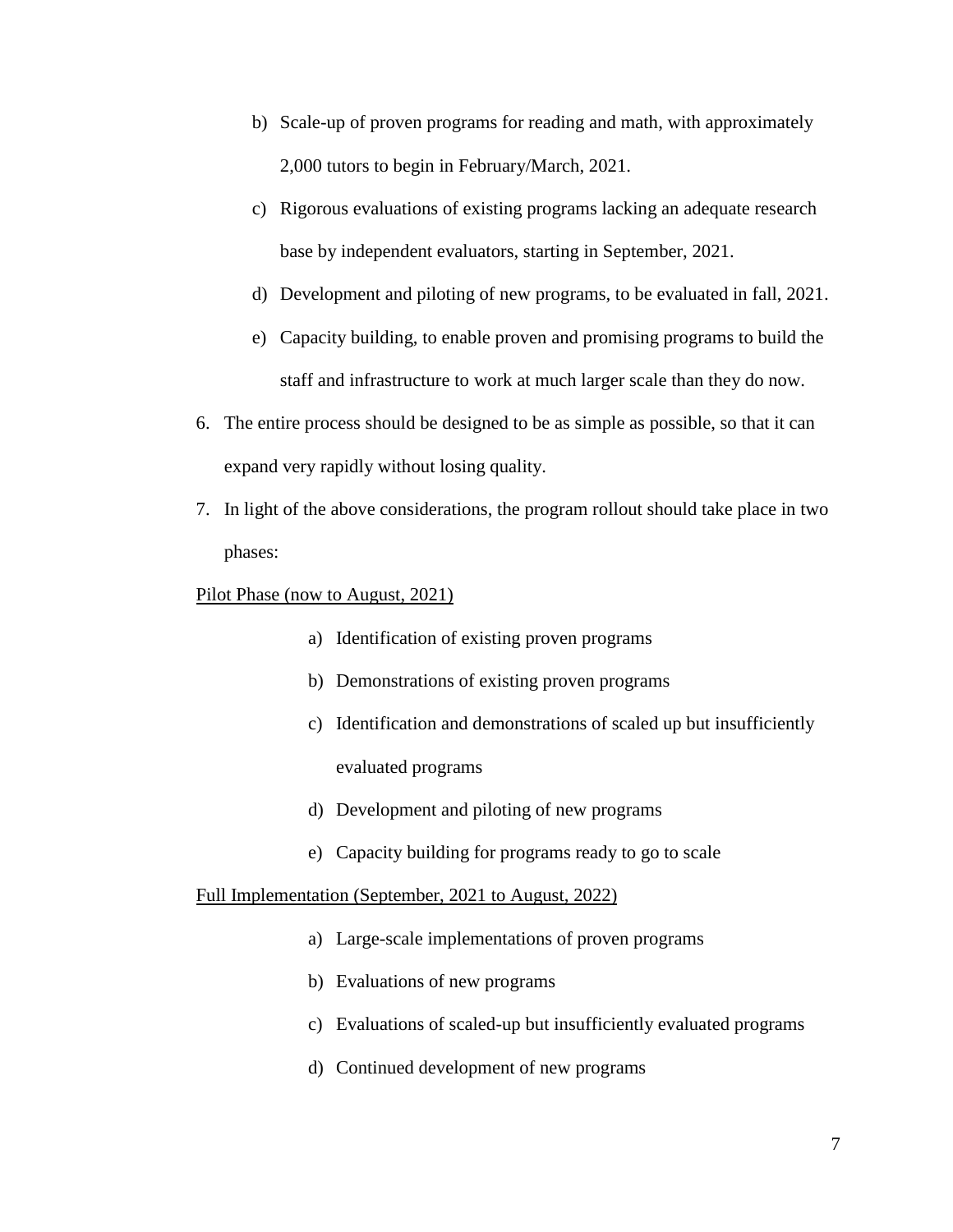#### Planning

## 1. Establish a steering committee

We propose establishing a steering committee to plan the overall effort and the piloting process, with a subcommittee to plan the development and research.

2. Seek funding

Approach potential funders for support for planning, piloting, development, and evaluation. Piloting will require funding from government and large foundations, and the size of the pilot can be modified to fit the funding available. Establish criteria for proven programs ready to go to scale (see Appendix, #2) and process for inviting and evaluating them.

- 3. Establish a process for grants to proven tutoring program providers to do large demonstrations and build capacity and funding for them (see Appendix, #2).
- 4. Establish qualifications for pilot and demonstration schools, and amounts of funding to offer. Create request for proposals.
- 5. Establish qualifications for tutors, lead tutors, and any other personnel (see Appendix, #3).

#### Phase 1, Demonstrations and Pilots (now to August, 2021)

Starting ideally in March, 2021 (with preparation before then), we suggest implementing demonstrations of proven programs to help them go to scale with about 2,000 tutors in 1,000 schools (2 per school). Schools would volunteer to implement programs they want to implement from a list of proven programs, or they might agree to be pilot sites for programs in development. Pilots of new programs would be mostly in middle and high schools, where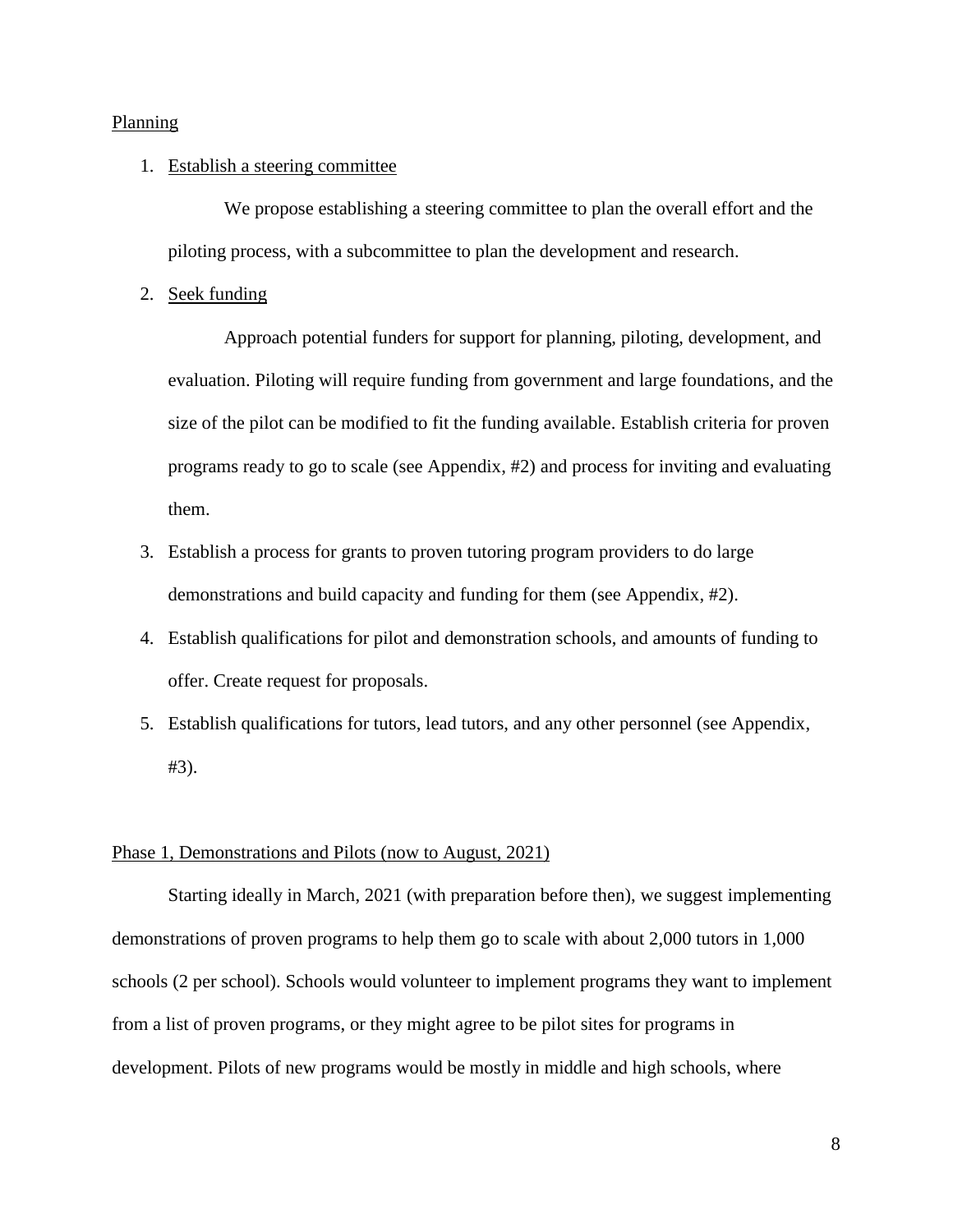programs in development will mostly be asked to recruit their own tutors who meet the project criteria (BA and experience with children; see Appendix, #3).

Schools would apply to serve as demonstration or pilot sites (criteria to be devised), to be ready to start in March, 2021, through May, 2021. Demonstrations and pilots may also be carried out during summer, 2021.

Schools in the demonstrations and pilots would receive grants of approximately \$50,000, enough to hire two teaching assistant tutors and receive needed materials, software, and professional development in February/March to May, 2021. Training, follow-up coaching, materials, software, help desk, and other services would be provided by the tutoring program providers, compensated by the project.

Tutoring would be provided to the lowest-achieving students in each grade served (see Appendix, #1). As students make rapid progress, they may be excused from tutoring, and other students would be rotated in. All students should receive at least 60 daily 30-minute sessions, or 30 one-period sessions (e.g., in middle schools). Tutoring will be scheduled during the school day, at times other than reading or mathematics periods.

#### Development and Piloting of New Programs

We propose that about 10-20 reading and math programs, especially for grades 6-9, should be developed during January to September, 2021, in time for evaluation in fall, 2021 (see Appendix, #2, and Timeline, Figure 2). The idea would be to identify developers with experience and demonstrated capability, such as those programs that are already scaled up but have not been adequately evaluated, programs created by organizations that already have successful models in other grades, or non-tutoring programs that could be readily transformed into tutoring programs,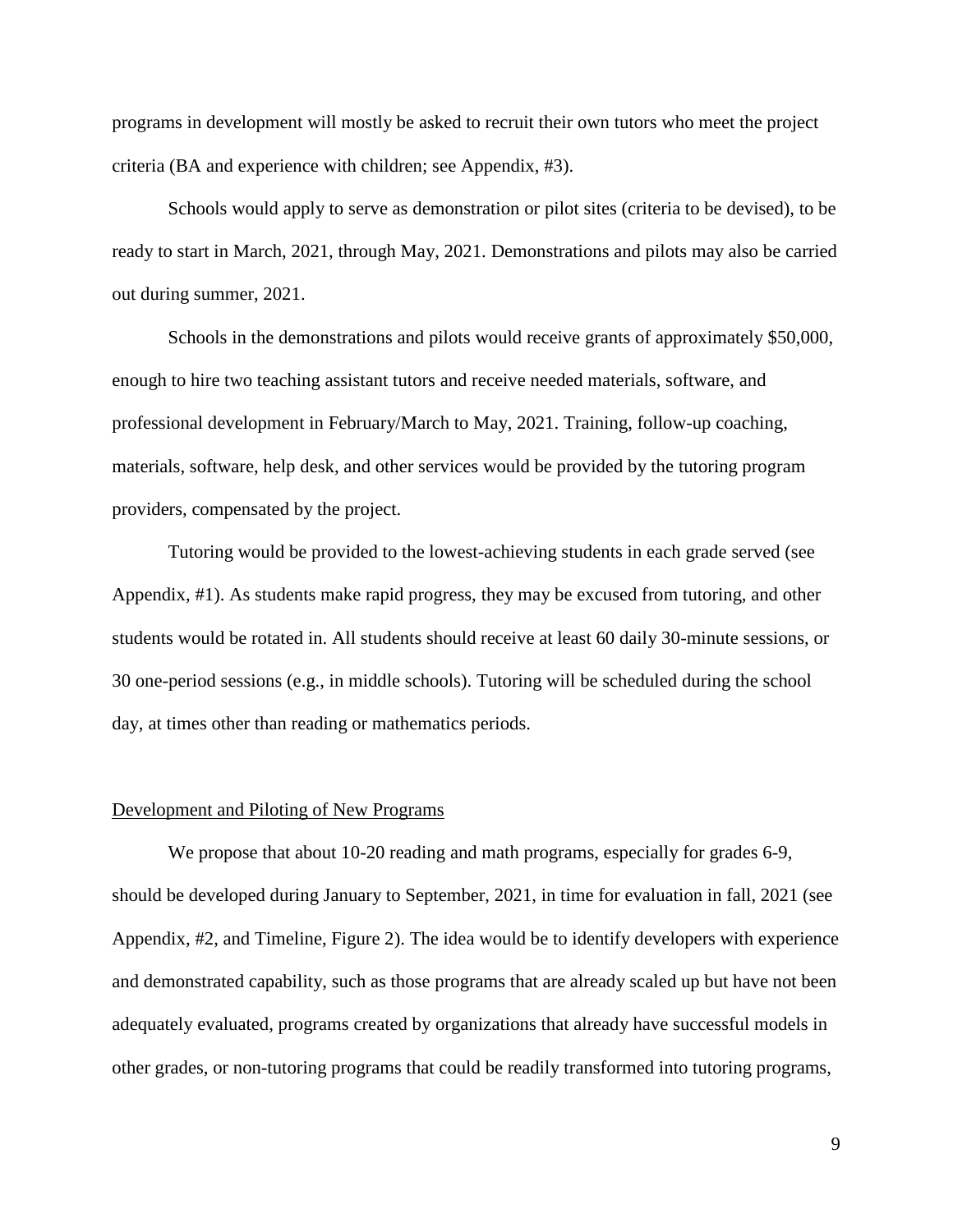to create many pilot programs quickly. These developers might be offered modest one-year grants to create and pilot new programs, and then these would be rigorouslyevaluated when they are ready, hopefully starting in September, 2021.

#### Phase 2: Scale-Up and Evaluations (August, 2021 to August, 2022)

The full-scale rollout of the National Tutoring Corps would take place over the 2021- 2022 school year. Also, evaluations of new and scaled up but previously unevaluated programs will take place starting in Phase 2. (See Timeline, Figure 2)

## Scale-up Schools

At the end of Phase 1, if all goes well, we will have learned a great deal. The project will have worked with about 2,000 tutors in 1,000 schools, and 10-20 additional reading and math programs, mostly for grades 6-9, will have been developed, piloted, and made ready for evaluation. In 2021-2022, we propose a rapid scale-up, offering funding for tutors to serve thousands of Title I schools.

Funds will be made available by formula for all elementary Title I schoolwide projects. Based on school sizes and percent poverty, schools could receive from one to four teaching assistant tutors to work with the lowest-achieving students in each grade. There are approximately 50,000 Title I elementary schools, so if the average number of tutors per school were two, this would be 100,000 tutors.

#### Tutors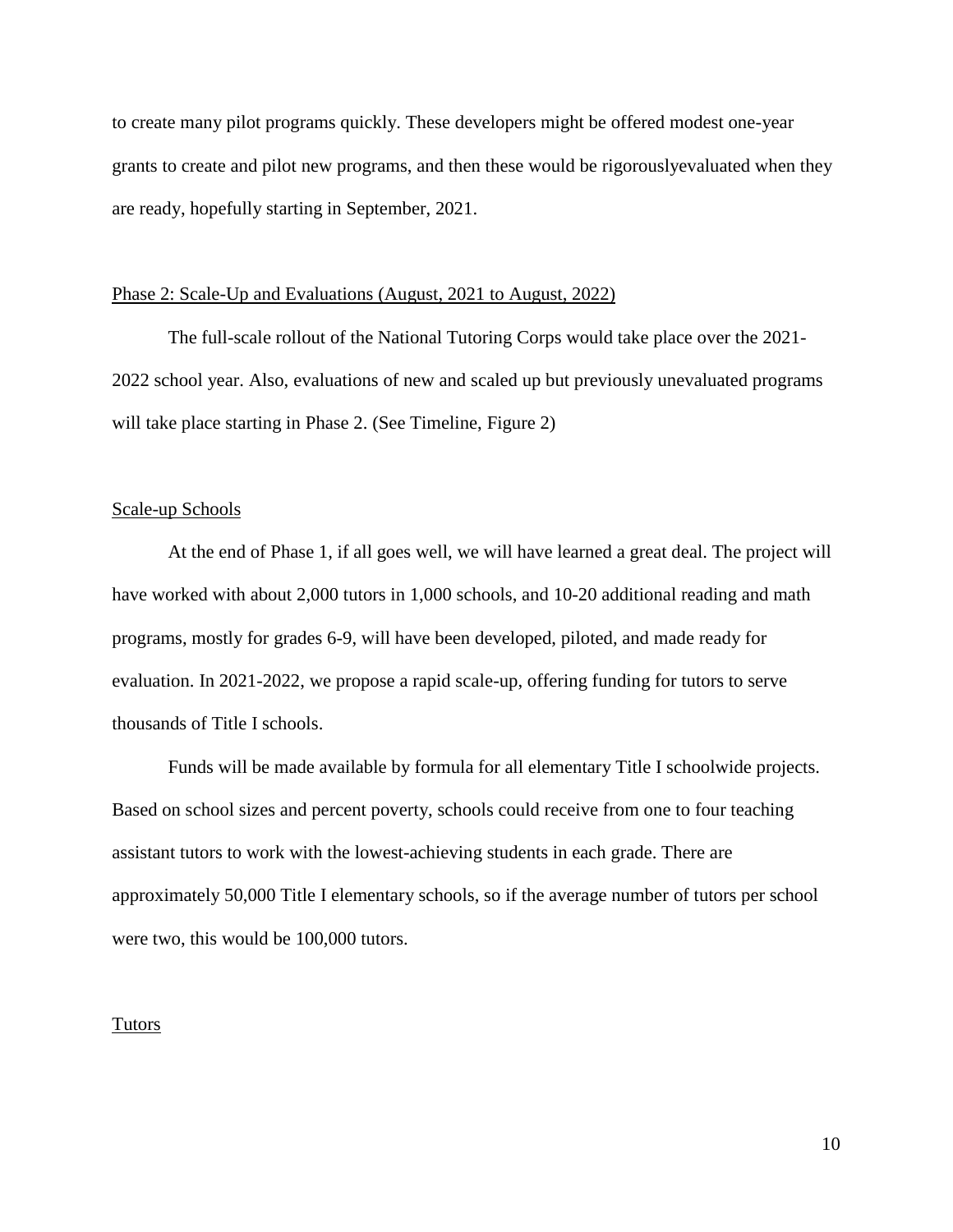Schools would be notified of the number of tutors they can expect for the 2021-2022 school year, hopefully in early summer, 2021. They could then assign existing teaching assistants with college degrees to this task, or recruit additional ones who meet the requirements. Tutors will be hired provisionally before training, and only those successfully completing training, including carrying out tutoring with students, will be hired.

Some schools may prefer to have trained and qualified tutors from other organizations, rather than hiring through their own procedures. Local organizations such as AmeriCorps grantees, with expertise in management of school staff, may create such offerings, or providers of proven tutoring programs may offer such a service. The main requirement is that whatever their source, all tutors would meet hiring requirements, and would agree to use proven tutoring approaches (selected from the identified list; see Tables 1 and 2).

In each district or region, lead tutors would be engaged, at a ratio of approximately one lead tutor for every 15 tutors. Lead tutors would manage tutors, visit tutoring sessions, and coordinate with principals, other district staff, and tutoring program providers.

## Tutoring Materials, Software, Training, and Coaching

Tutors would be trained in local or regional in-person sessions or in virtual trainings by experienced members of the staffs of tutoring program providers. The initial trainings would probably take place in July-September, 2021, with amounts and strategies for training up to the school districts and tutoring providers. After tutors begin tutoring, lead tutors will circulate among tutors, observing sessions, modeling strategies, and giving feedback. Regional coaches from tutoring program providers would visit each cluster of schools monthly, traveling with the lead tutor to visit as many tutors as possible. Virtual coaching may also be employed, and virtual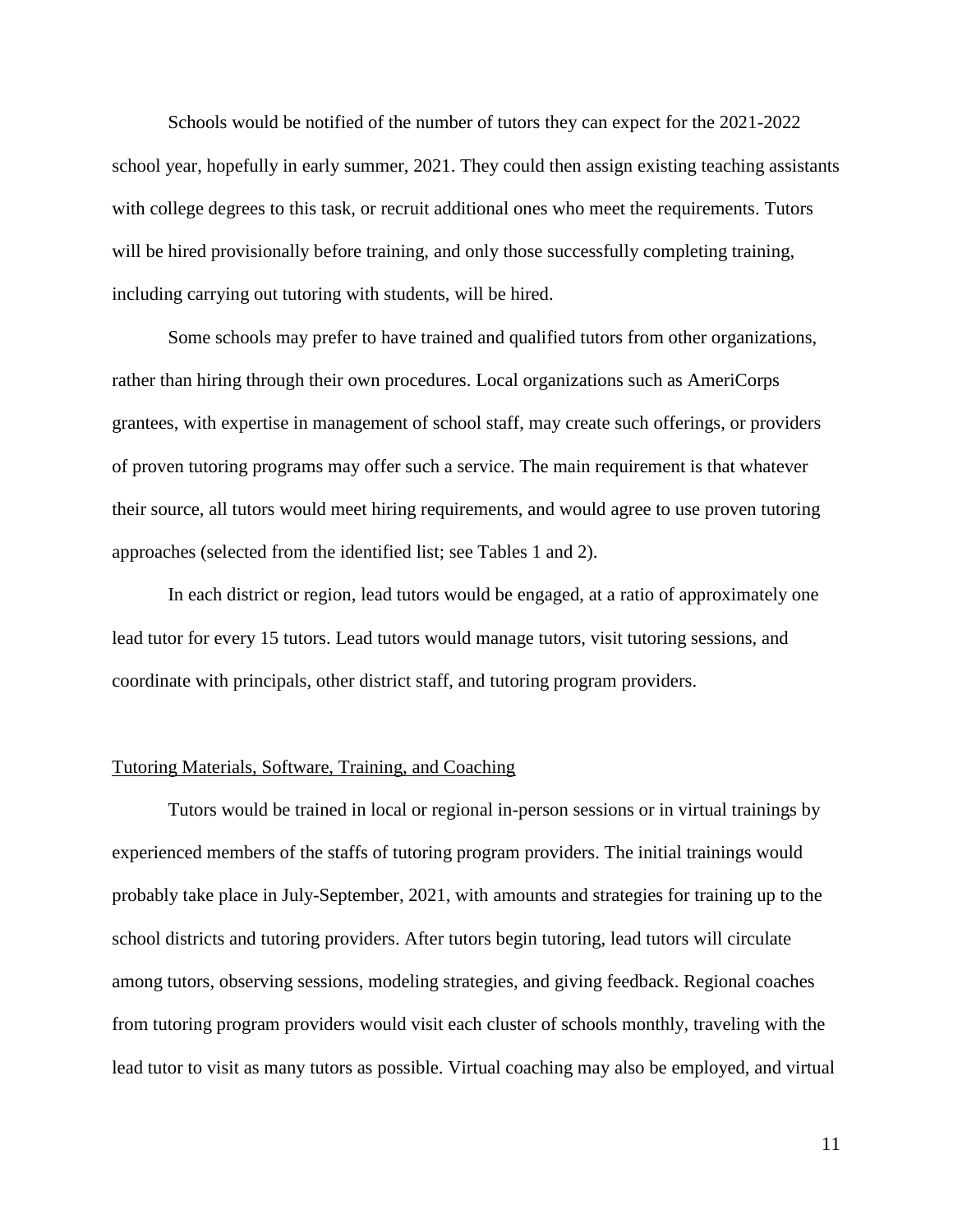meetings among tutoring staff, lead tutors, and tutoring program provider regional coaches may also be used. Data on the progress of every tutored student will be electronically transmitted to the tutoring provider's regional coaches for use in coaching communications.

#### Evaluations of Existing Programs

From September, 2021 to May, 2022, third-party evaluators should be funded to carry out randomized evaluations of up to 20 elementary and secondary reading and math programs. These would be newly developed and piloted programs as well as programs that are operating broadly but have not been evaluated in experiments meeting the evaluation standards. The evaluation would be carried out by one or more independent evaluators, under contract to the U.S. Department of Education. Each evaluation would use the same design, measures, and procedures (see Appendix, #2).

Schools. Approximately 1000 schools would be recruited to volunteer to participate in the evaluations. The precise experimental designs and procedures would be determined by experts in experimental design. Elementary schools, as one example, might be asked to implement a given program only in grades 1-3, or only in grades 4-5/6. Schools would then be matched on test scores, free lunch, ethnicity, size, and urbanicity, and then randomly assigned by the researchers to implement either in 1-3 or 4-5/6. For middle and high schools, schools could randomly assign half of students to receive tutoring in the fall (experimental), half in the spring (control).

There might be studies evaluating 20 programs, for a total of about 500 schools and 1,500 to 2,000 tutors.

12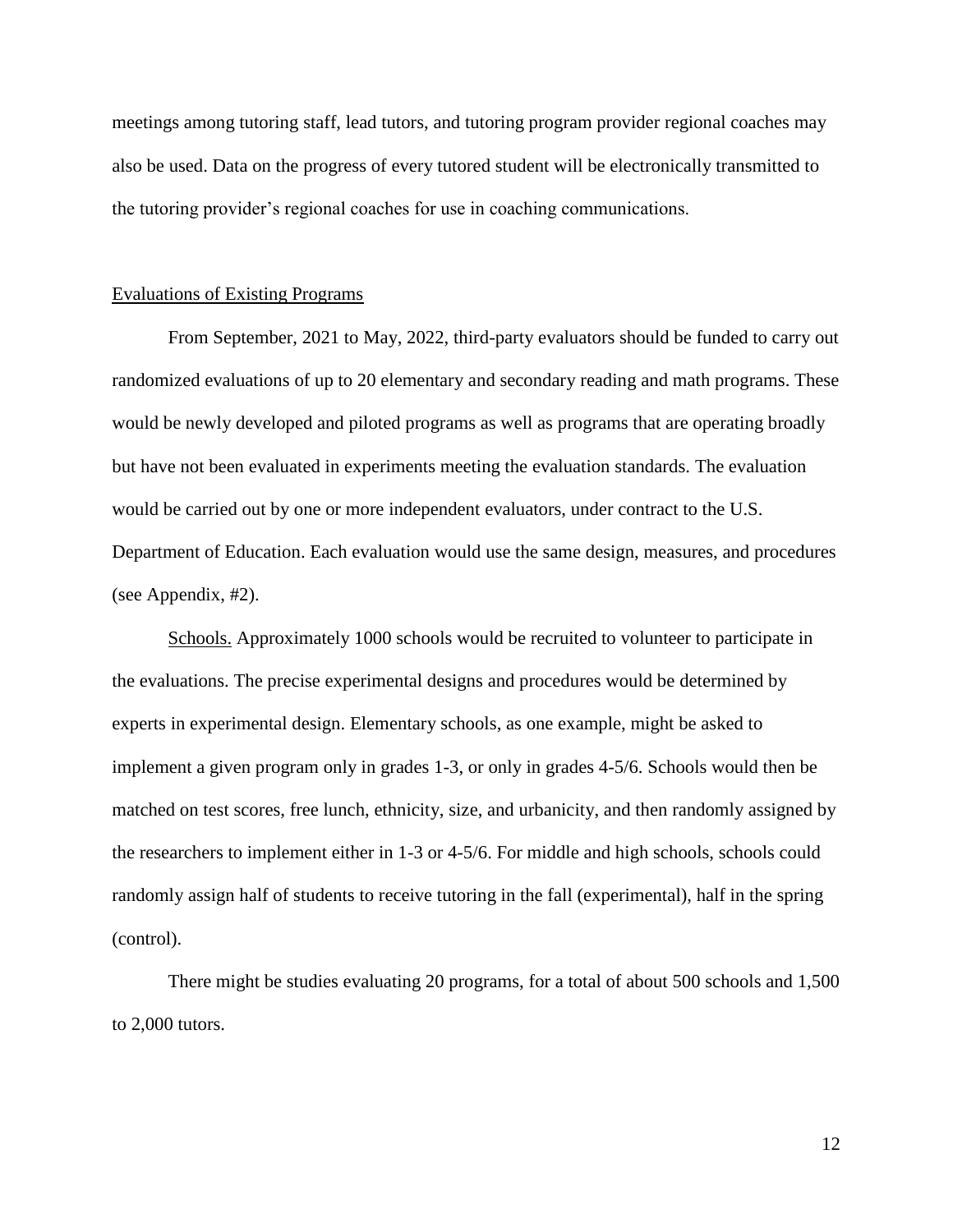When all schools have been identified and assigned, their low-achieving 50% of students would be pretested in September, 2021, tutored daily for a semester, and posttested in February.

#### Beyond Phase 2

If all goes as planned, the National Tutoring Corps will reach its full intended tutor force of 100,000 tutors in 2021-2022. By spring of 2022, it will have enabled schools to serve approximately four million students who were struggling in reading or math. It will be poised (in 2022-2023) to begin to offer tutoring in additional programs, especially for secondary students who need those services. It will have added a great deal to knowledge about how to solve reading and math problems at all grade levels, 1-9. The program will have created jobs for at least 100,000 tutors.

In 2022 and beyond, we would recommend that funding be made available to increase the numbers of tutors by 50,000 each year, as additional tutoring programs come on line (especially secondary and math programs) and as program providers and school districts increase their capacity to serve more students with quality. Also, many students will need booster sessions to maintain gains in tutoring (e.g., 2-3 week tutoring session each year to check in on maintenance), and some will need more than a year of tutoring, so building up capacity will enable schools to continue to serve additional students while maintaining necessary services for the earlier cohorts of students.

#### Tutor-to-Teacher Pipeline

Many tutors will experience the joys of teaching, and schools will get to know highly motivated and capable tutors. As a result, plans should be made to use tutoring as a route into teaching careers, providing successful and talented tutors accelerated teacher certification

13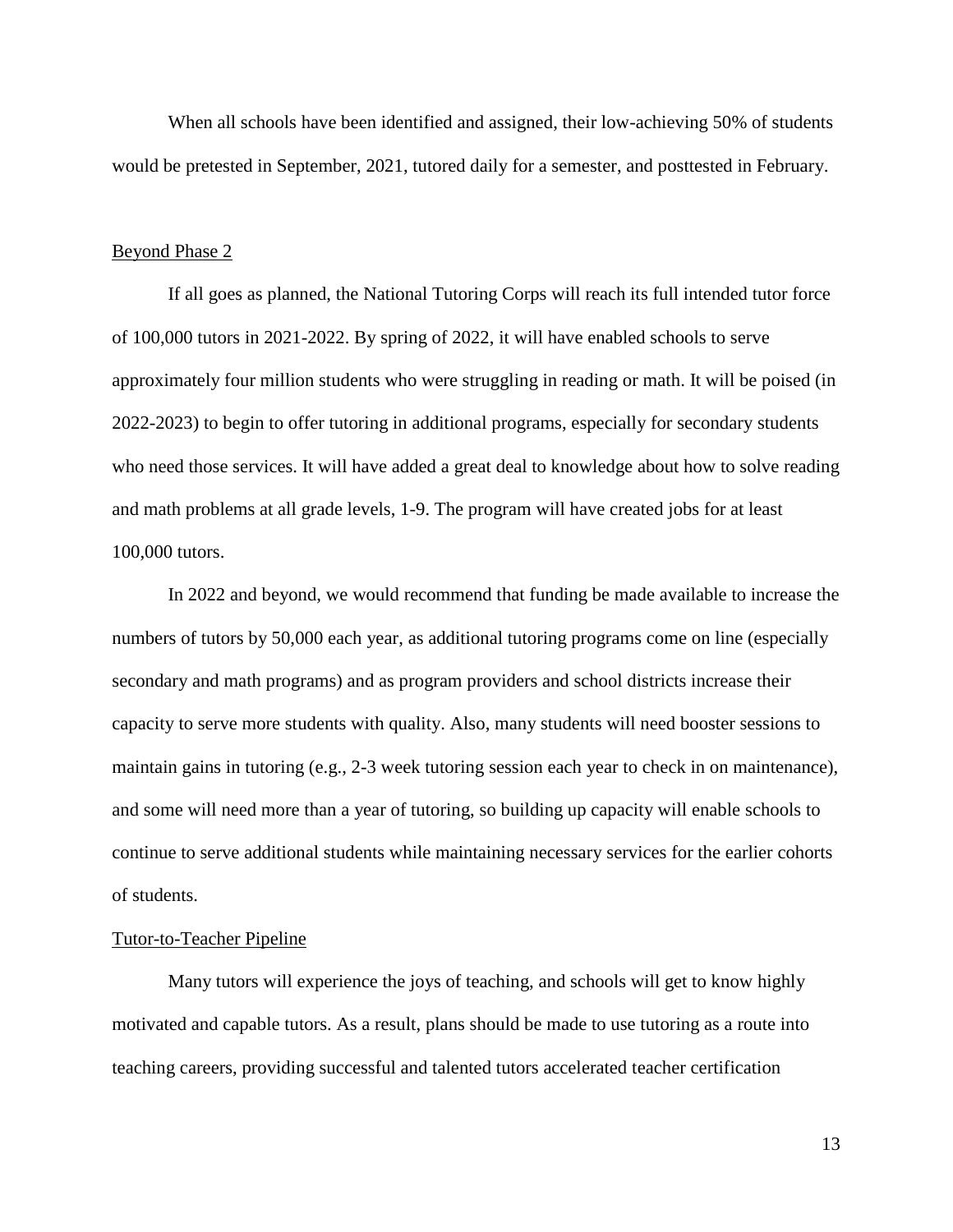building on their successful experiences. One benefit of this is that tutors are likely to be recruited locally and to be highly diverse, so the teaching force may be enriched by recruits with a strong motivation to make a difference in their own communities.

# Tutoring and Evidence-Based Reform

The National Tutoring Corps could represent the first example in the history of education in which research, development, evaluation, practice, and policy all work in tandem to make a substantial difference in the lives of very large numbers of students. The model of leveraging evidence-based practice and then building from practice back to evidence could be used to solve many problems in educational practice and policy, yet this has never been done. The Covid-19 crisis may provide an opportunity to demonstrate how evidence could become the core of reform in education.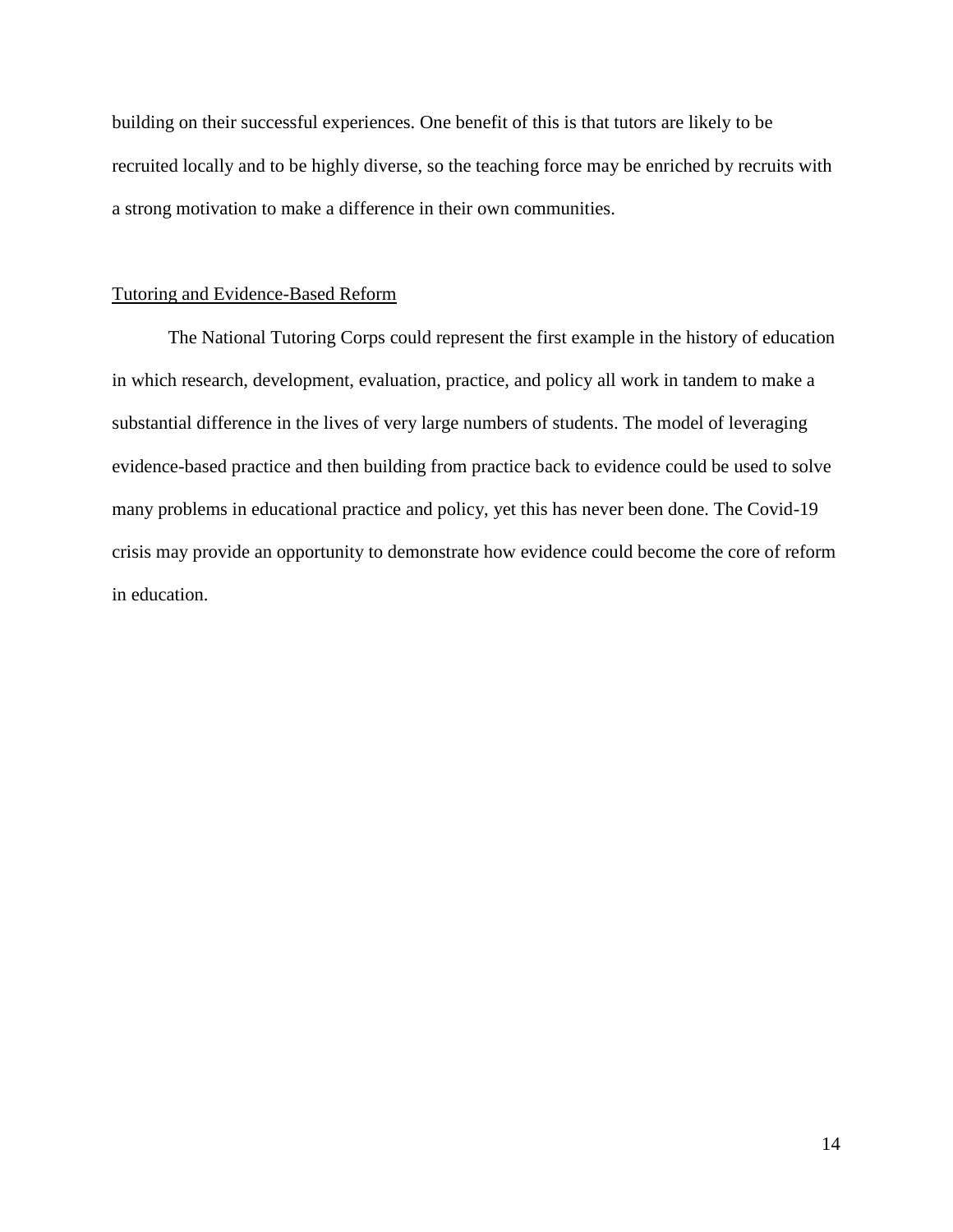#### **References**

- Gersten, R., Haymond, K., Newman-Gonchar, R., Dimino, J., & Jayantha, M. (2020). Metaanalysis of the impact of reading interventions for students in the primary grades*. Journal of Research on Educational Effectiveness, 13* (2), 401-427.
- Neitzel, A., Lake, C., Pellegrini, M., & Slavin, R. (in press). A synthesis of quantitative research on programs for struggling readers in elementary schools. *Reading Research Quarterly.* Also available at www.bestevidence.org
- Nickow, A. J., Oreopoulos, P., & Quan, V. (2020). *The transformative potential of tutoring for PreK12 learning outcomes: Lessons from randomized evaluations.* Boston, Abdul Latif Poverty Action Lab.
- Pellegrini, M., Neitzel, A., Lake, C., & Slavin, R. (in press). Effective programs in elementary mathematics: A best-evidence synthesis. *AERA Open*. Also available at www.bestevidence.org.
- Wanzek, J., Vaughn, S., Scammacca, N., Gatlin, B., Walker, M. A., & Capin, P. (2016). Metaanalyses of the effects of tier 2 type reading interventions in grades K-3. *Educational Psychology Review*, *28*(3), 551–576.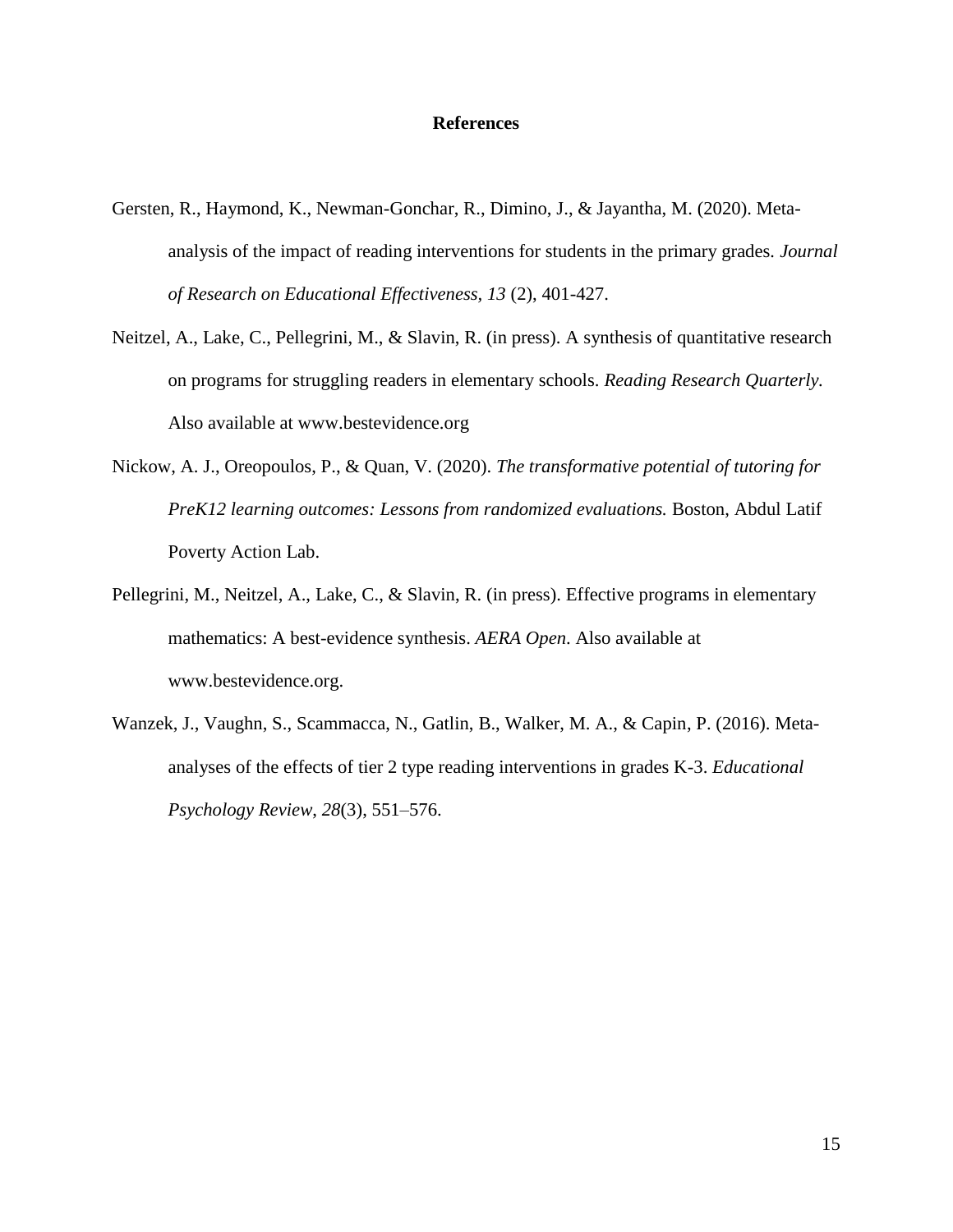# **Appendix**

#### 1. Which students should be tutored?

Priority for tutors should initially the lowest-achieving students in their grades in reading or mathematics, based on diagnostic testing. Schools should be funded to provide tutoring proportionate to their number of students and levels of poverty (free lunch count, adding children of undocumented immigrants who would qualify for free lunch).

#### 2. Evidence Standards for Tutoring Programs

Tutoring can be very effective, but not all programs result in increases in student achievement. In order to be scaled up in the National Tutoring Corps, programs must have already been evaluated, or will have been evaluated as part of the National Tutoring Corps initiative and found to be effective. The validating studies for the first set of programs must meet at least the following criteria:

- a. Random assignment to tutoring or standard practice (control), or matching in advance.
- b. Pre- and post-measures not over-aligned with the experimental treatment and not administered by the students' own teachers or tutors.
- c. At least 30 tutoring sessions per student of at least 30 minutes.
- d. Sample size of at least 30 experimental and 30 control students.
- e. Analyses of posttests controlling for pretests.
- f. Effect size of at least  $+0.20$  in at least one qualifying study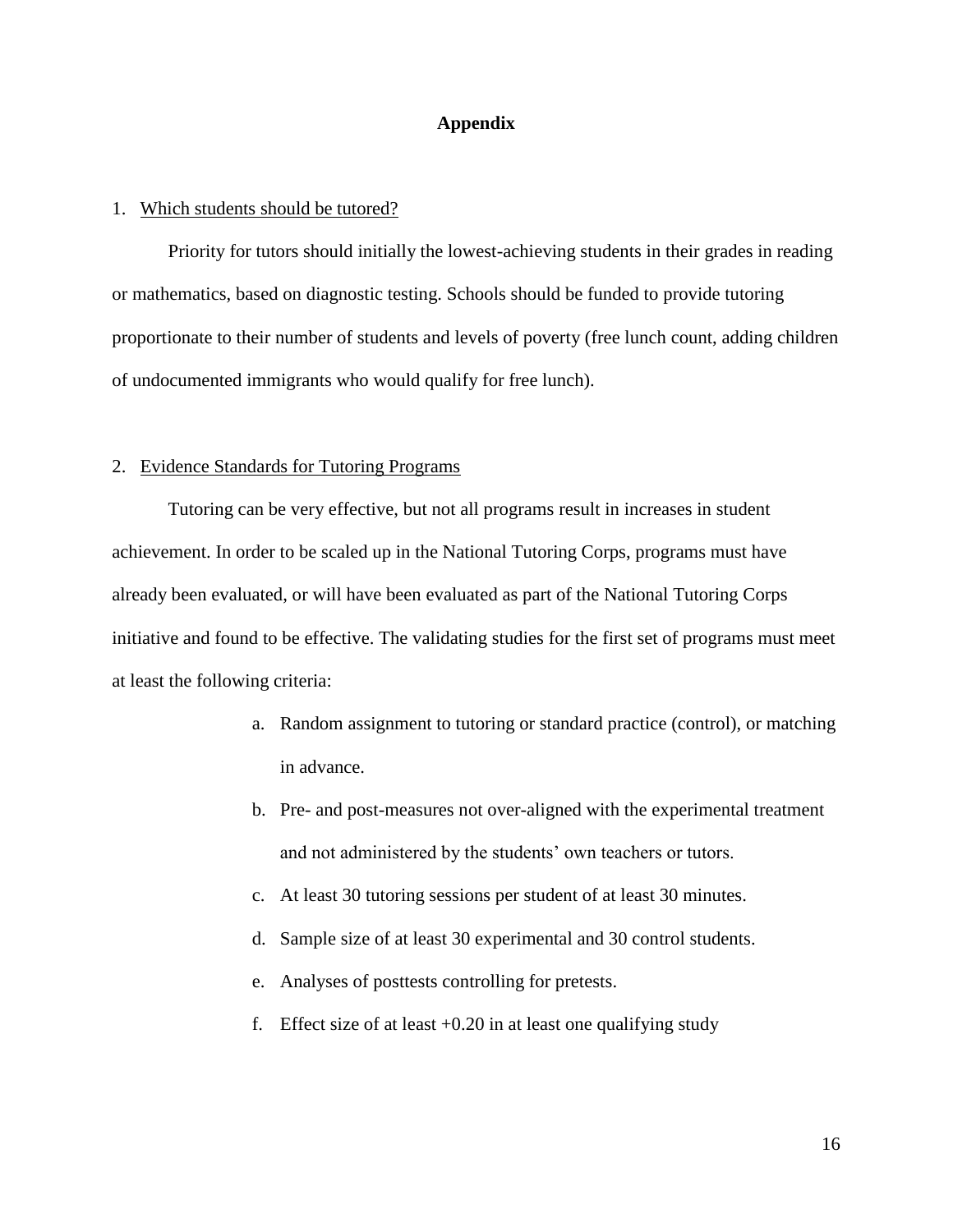The National Tutoring Corps will carry out its own evaluations of programs not already successfully evaluated, both existing but unevaluated programs as well as newly developed programs. These evaluations will be done by third-party evaluators, and will have higher standards than the ones described above. They will require random assignment to conditions, a sample size of 50 schools in a cluster-randomized design, and common measures of reading or math.

#### 3. Development.

The National Tutoring Corps should have funds available both to develop and evaluate new tutoring programs and to evaluate existing programs not adequately evaluated at present. Priority for development and evaluation should be on in-person small group tutoring by teaching assistants, programs for reading in grades 7-9, programs mathematics in grades 1 to 9, and tutoring programs specific to English learners. Online versions of proven programs may also be made available for students being taught remotely, but our assumption is that schools will be open by September, 2021, and that in-person tutoring will be more effective and cost-effective than remote online tutoring.

## 4. What will the characteristics of the tutors be?

Successful tutoring programs have primarily used tutors who at least have a college degree. Tutors should meet the following criteria:

a. College degree, but not necessarily teaching certificates.

b. Successful experience with children, ideally in tutoring or teaching roles, or as camp counselors, scout leaders, or Sunday school teachers, for example.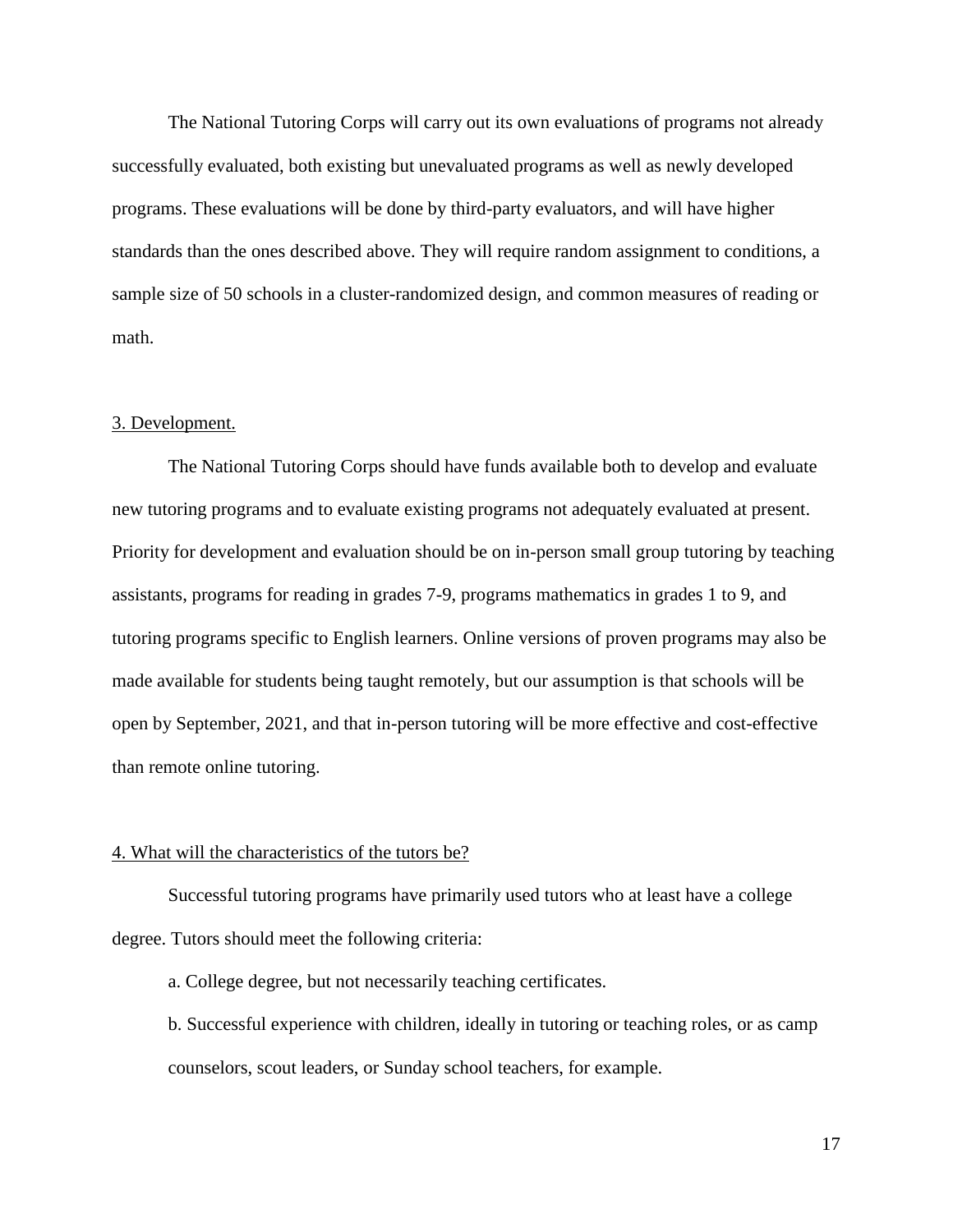c. Deep love for children and belief in their potential for success.

d. Clean security records.

Certified teachers may serve as tutors, but they should probably be paid as teaching assistants. Tutors may work part time, and part-time tutoring positions may be attractive to some certified tutors.

Lead tutors should have at least the same qualifications, but would be expected to have extensive experience in tutoring or teaching. These are more likely to be certified teachers.

#### 5. Will tutoring be virtual or in person?

Tutoring will be offered to schools in two forms:

- a. In-person, to groups of up to one-to-four or five
- b. Virtual, to groups of two or three (until there are proven one-to-four models)

In schools that are still providing remote teaching, virtual tutoring will be provided to students at home, or it could be provided to students in school if they are monitored by school staff during tutoring.

After schools open fully for in-person instruction, tutoring should transition to in-person, small-group models (up to one-to-four), which have much more extensive evidence of effectiveness at present as well as higher cost-effectiveness.

# 6. How would the project be managed?

An office for the National Tutoring Corps should be established at the U.S. Department of Education in Washington. Its functions would be as follows: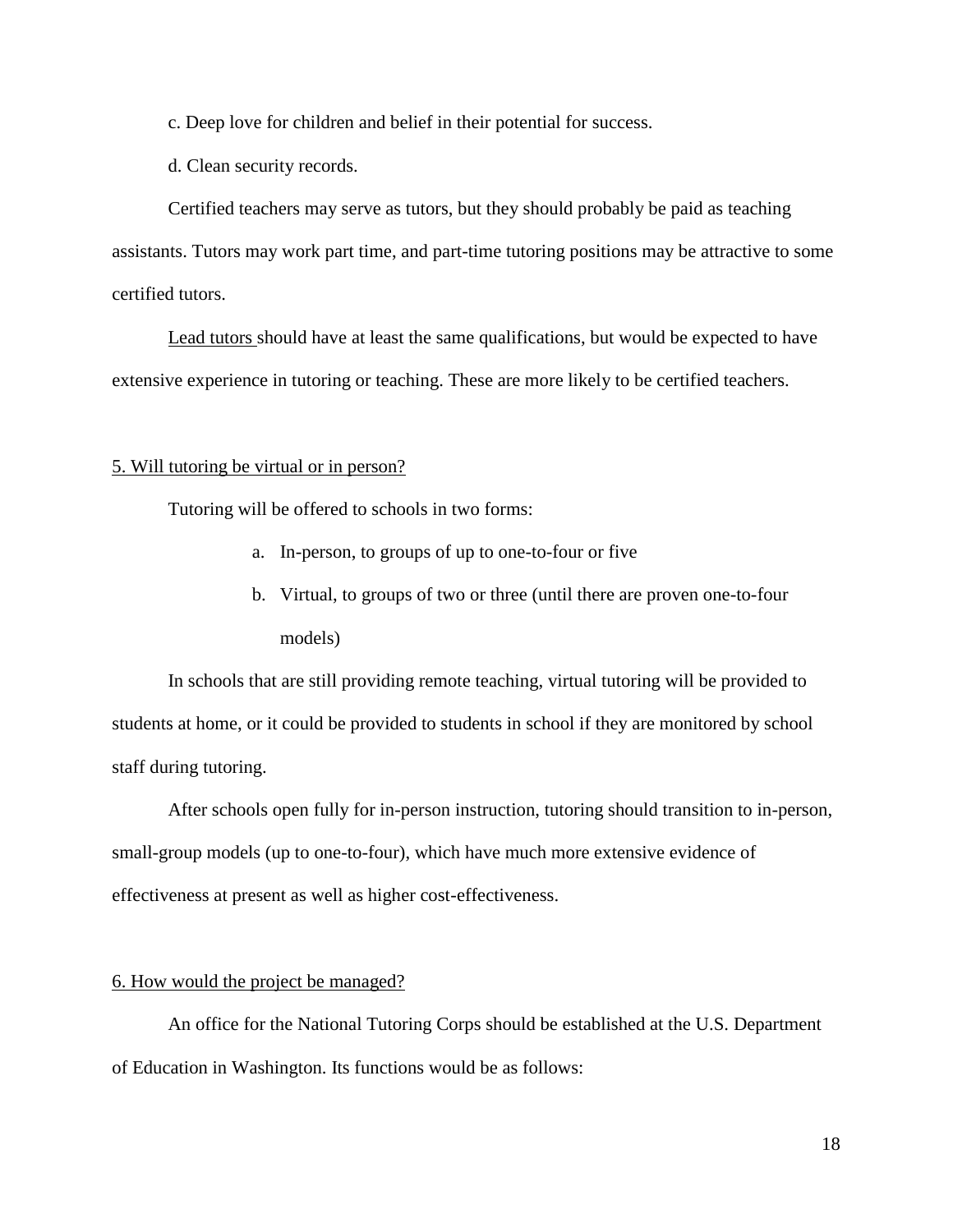- a. Development and administration of policies to ensure effective functioning of the overall program.
- b. Reviewing applications from schools for tutoring services (or if states do this, reviewing state procedures).
- c. Reviewing applications for tutoring program providers.
- d. Soliciting and reviewing applications for development and evaluation of tutoring programs to add to the list of approved programs.
- e. Overall evaluations of program operations and outcomes for students.
- f. Reports to Congress and Secretary of Education.
- g. Communications to the general public, educators, and researchers.

# 7. Training Management Structure

Figure 1 shows the management structure for training of tutors used by Tutoring With the Lightning Squad, the Success for All Foundation's one-to-four model for grades 1 to 5. It is just provided as an example of how tutoring program providers might reach significant scale with modest increases in staff. This management model is itself adapted from the Success for All Foundation's training management structure, which currently serves about 1,000 schools and 200,000 teachers nationwide.

# 8. Timeline.

Figure 2 depicts a timeline for the three phases of the proposed project.

# 9. Tutoring Programs Currently Meeting Evaluation Standards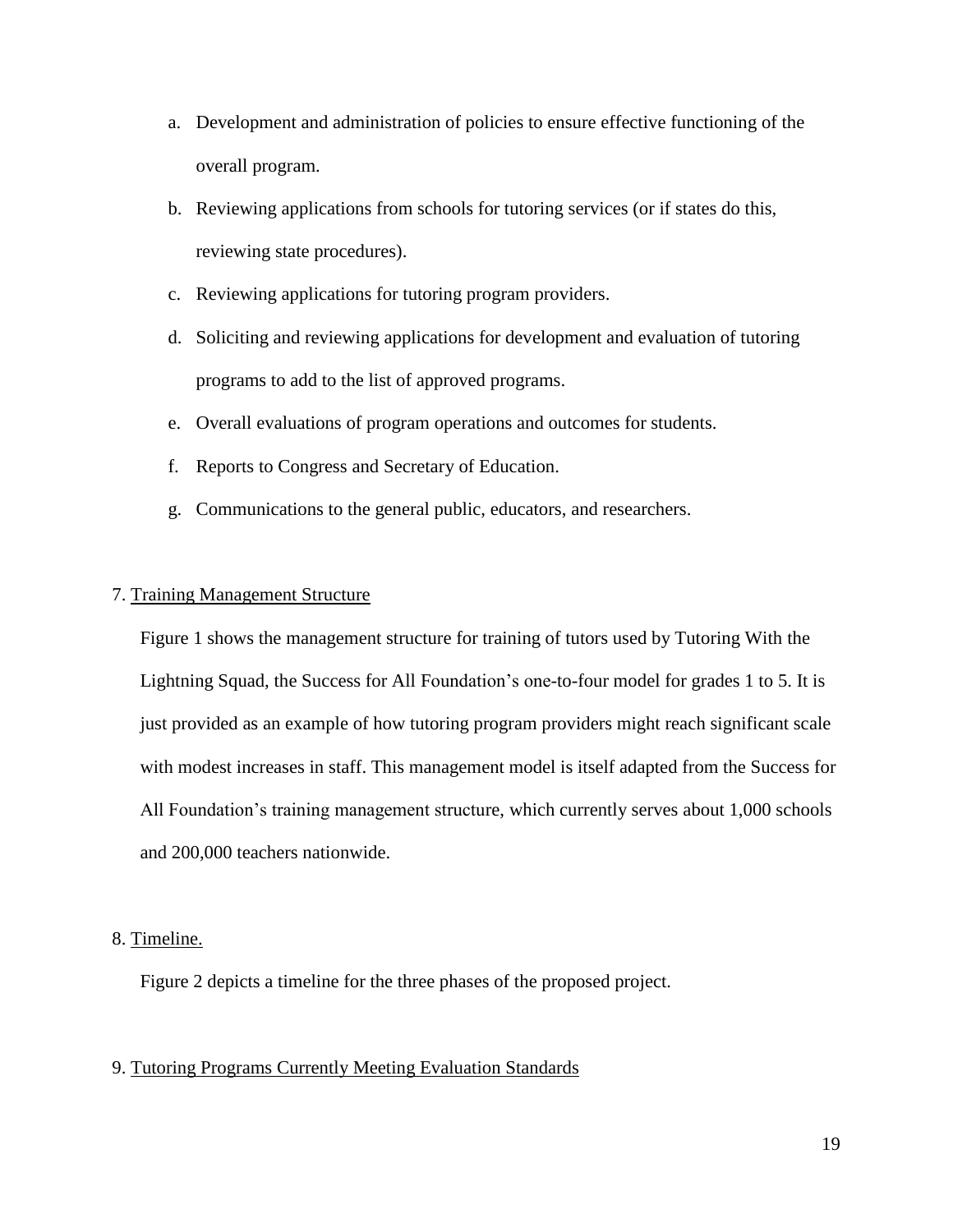Table 1 lists reading tutoring programs that we believe may meet the initial evaluation standards, and Table 2 lists promising math tutoring programs.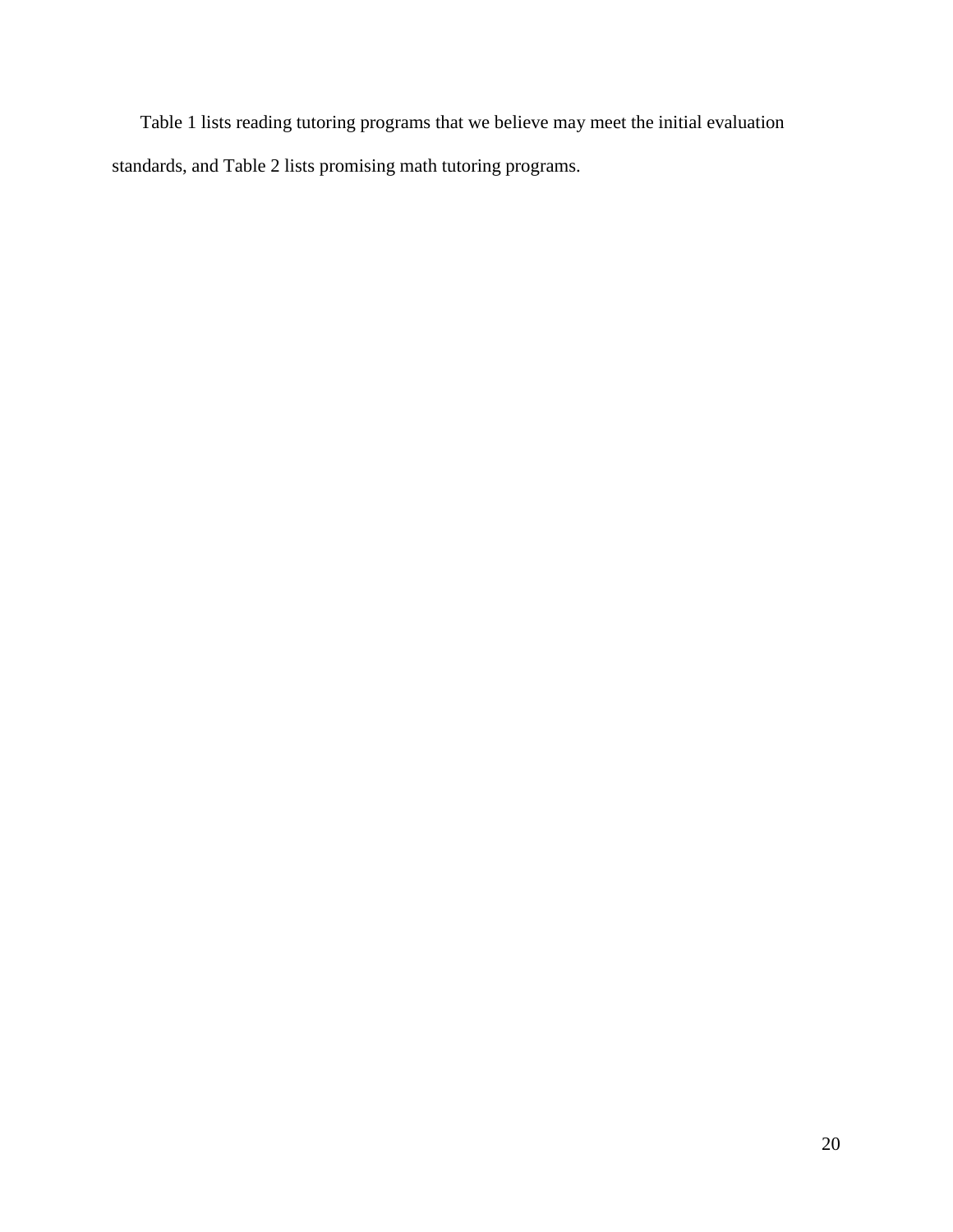| <b>Table 1: Promising Reading Programs</b>                  |                      |            |                  |                    |  |  |
|-------------------------------------------------------------|----------------------|------------|------------------|--------------------|--|--|
|                                                             | <b>Grades Levels</b> | Group Size | No. Studies      | <b>Effect Size</b> |  |  |
| One-to-One, Certified Teachers                              |                      |            |                  |                    |  |  |
| Lindamood                                                   | $K-2$                | $1-1$      | $\overline{2}$   | $+0.69$            |  |  |
| $(1-1)*$                                                    |                      |            |                  |                    |  |  |
| <b>Targeted Reading</b>                                     | $K-1$                | $1-1$      | $\overline{2}$   | $+0.50$            |  |  |
| Intervention                                                |                      |            |                  |                    |  |  |
| Reading                                                     | 1                    | $1-1$      | $\overline{4}$   | $+0.42$            |  |  |
| Recovery                                                    |                      |            |                  |                    |  |  |
| Descubriendo la                                             | $\mathbf{1}$         | $1-1$      | $\mathbf{1}$     | $+0.41$            |  |  |
| Lectura (Spanish)                                           |                      |            |                  |                    |  |  |
| One-to-One, Teaching Assistants, and Paid Volunteers        |                      |            |                  |                    |  |  |
| <b>Sound Partners</b>                                       | $K-1$                | $1-1$      | $\overline{4}$   | $+0.44$            |  |  |
| <b>SPARK</b>                                                | $K-2$                | $1-1$      | $\mathbf{1}$     | $+0.51$            |  |  |
| SMART*                                                      | $1-2$                | $1 - 1$    | $\mathbf{1}$     | $+0.40$            |  |  |
| Reading Rescue*                                             | $\mathbf{1}$         | $1-1$      | $\mathbf{1}$     | $+0.39$            |  |  |
|                                                             |                      |            |                  | (QED)              |  |  |
| <b>Experience Corps</b>                                     | $K-3$                | $1-1$      | $\overline{2}$   | $+0.11$            |  |  |
| (AARP)                                                      |                      |            |                  |                    |  |  |
| <b>Reading Partners</b>                                     | $2 - 5$              | $1-1$      | $\mathbf{1}$     | $+0.09$            |  |  |
| One-to-Small Group, Certified Teachers                      |                      |            |                  |                    |  |  |
| Lindamood $(1-3)$                                           | 1                    | $1 - 3$    | $\mathbf{1}$     | $+0.64$            |  |  |
| Lectura Proactiva                                           | $\mathbf{1}$         | $1 - 3/5$  | $\overline{2}$   | $+0.49$            |  |  |
| (Spanish)                                                   |                      |            |                  |                    |  |  |
| Read, Write, and                                            | 1                    | $1 - 3$    | $\mathbf{1}$     | $+0.42$            |  |  |
| Type!                                                       |                      |            |                  |                    |  |  |
| Leveled Literacy                                            | $K-2$                | $1 - 3$    | $\overline{2}$   | $+0.17$            |  |  |
| Intervention                                                |                      |            |                  |                    |  |  |
| (Fountas &                                                  |                      |            |                  |                    |  |  |
| Pinnell)                                                    |                      |            |                  |                    |  |  |
| One-to-Small Group, Teaching Assistants and Paid Volunteers |                      |            |                  |                    |  |  |
| Tutoring With the                                           | $1 - 5$              | $1-4$      | 1                | $+0.40$            |  |  |
| <b>Lightning Squad</b>                                      |                      |            |                  |                    |  |  |
| Quick Reads                                                 | $2 - 5$              | $1 - 2$    | $\boldsymbol{2}$ | $+0.22$            |  |  |
| Passport to                                                 | $\overline{4}$       | $1 - 4/7$  | $\overline{1}$   | $+0.12$            |  |  |
| Literacy                                                    |                      |            |                  |                    |  |  |
| Burst/mCLASS                                                | $K-3$                | $1 - 3/5$  | $\mathbf{1}$     | $+0.10$            |  |  |
| Tutoring                                                    |                      |            |                  |                    |  |  |
| (Amplify)                                                   |                      |            |                  |                    |  |  |

Evaluated use for 2+ years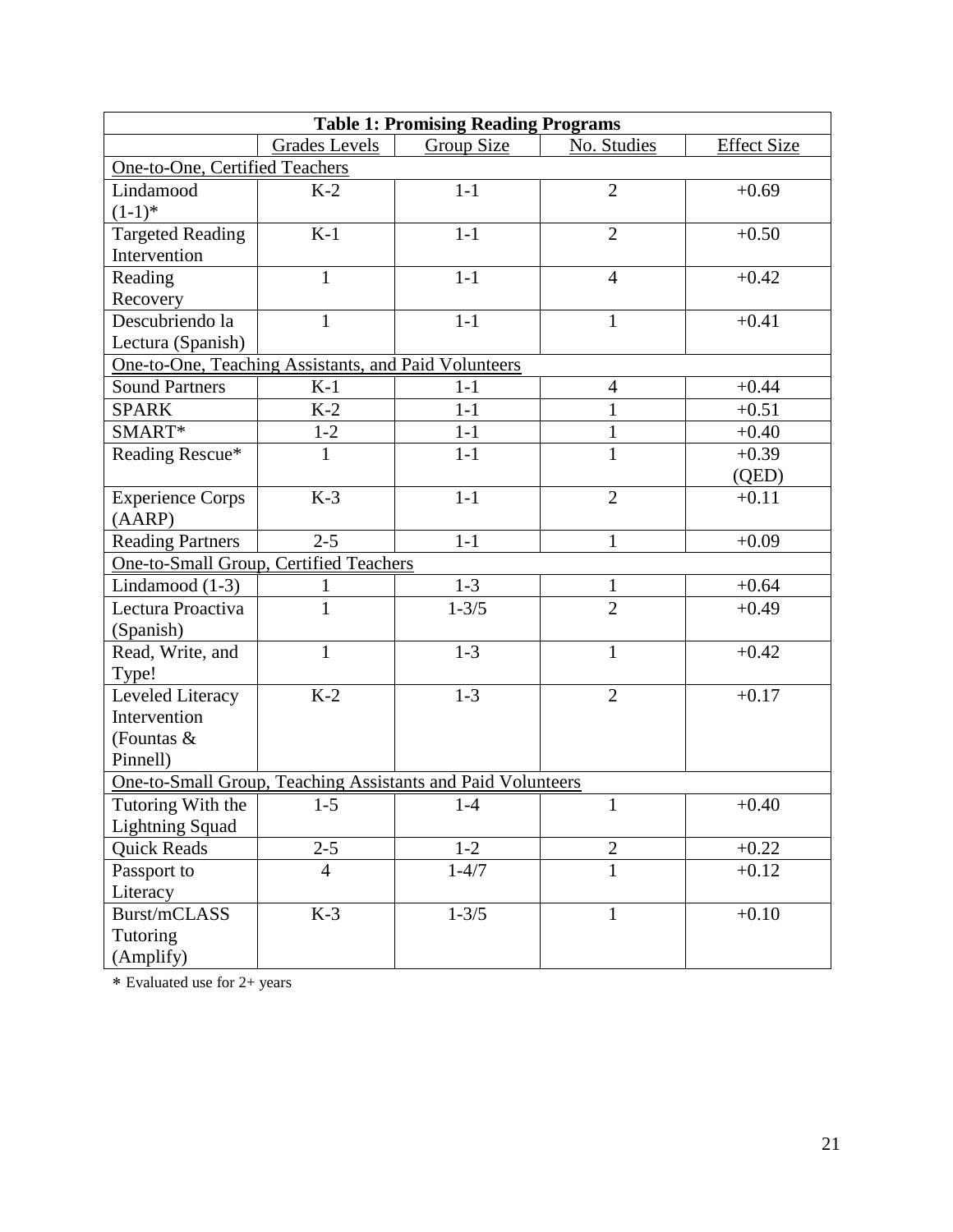| <b>Table 2</b><br><b>Promising Mathematics Programs</b> |         |              |                |               |                    |  |
|---------------------------------------------------------|---------|--------------|----------------|---------------|--------------------|--|
|                                                         | Grades  | <u>Group</u> | <u>No.</u>     | <b>Topics</b> | <b>Effect Size</b> |  |
|                                                         | Levels  | Size         | <b>Studies</b> |               |                    |  |
| One-to-One, Certified Teachers                          |         |              |                |               |                    |  |
| <b>Math Recovery</b>                                    |         | $1-1$        | $\mathbf{1}$   | Whole No.     | $+0.24$            |  |
| Intervention                                            |         |              |                | Operations    | (QED)              |  |
| <b>One-to-One, Teaching Assistants</b>                  |         |              |                |               |                    |  |
| Pirate Math                                             | 3       | $1-1$        | 1              | Computations, | $+0.37$            |  |
| (Fuchs)                                                 |         |              |                | Word          |                    |  |
|                                                         |         |              |                | Problems      |                    |  |
| <b>Galaxy Math</b>                                      | 1       | $1-1$        | $\mathbf{1}$   | All           | $+0.25$            |  |
| (Fuchs)                                                 |         |              |                |               |                    |  |
| One-to-Small Group, Certified Teachers                  |         |              |                |               |                    |  |
| <b>Number Rockets</b>                                   |         | $1 - 2/3$    | $\mathbf{1}$   | All           | $+0.34$            |  |
| (Fuchs)                                                 |         |              |                |               |                    |  |
| <b>One-to-Small Group, Teaching Assistants</b>          |         |              |                |               |                    |  |
| <b>Fractions Face-</b>                                  | 4       | $1 - 2$      | $\overline{2}$ | Fractions     | $+0.57$            |  |
| Off (Fuchs)                                             |         |              |                |               |                    |  |
| <b>ROOTS</b>                                            | K       | $1 - 2/5$    | 3              | Addition,     | $+0.19$            |  |
|                                                         |         |              |                | Subtraction   |                    |  |
| <b>Focus MATH</b>                                       | $3 - 5$ | $1 - 2/6$    | $\mathbf{1}$   | All           | $+0.24$            |  |
| Saga Math                                               | $9-10$  | $1 - 2$      | 1              | Algebra       | $+0.13$            |  |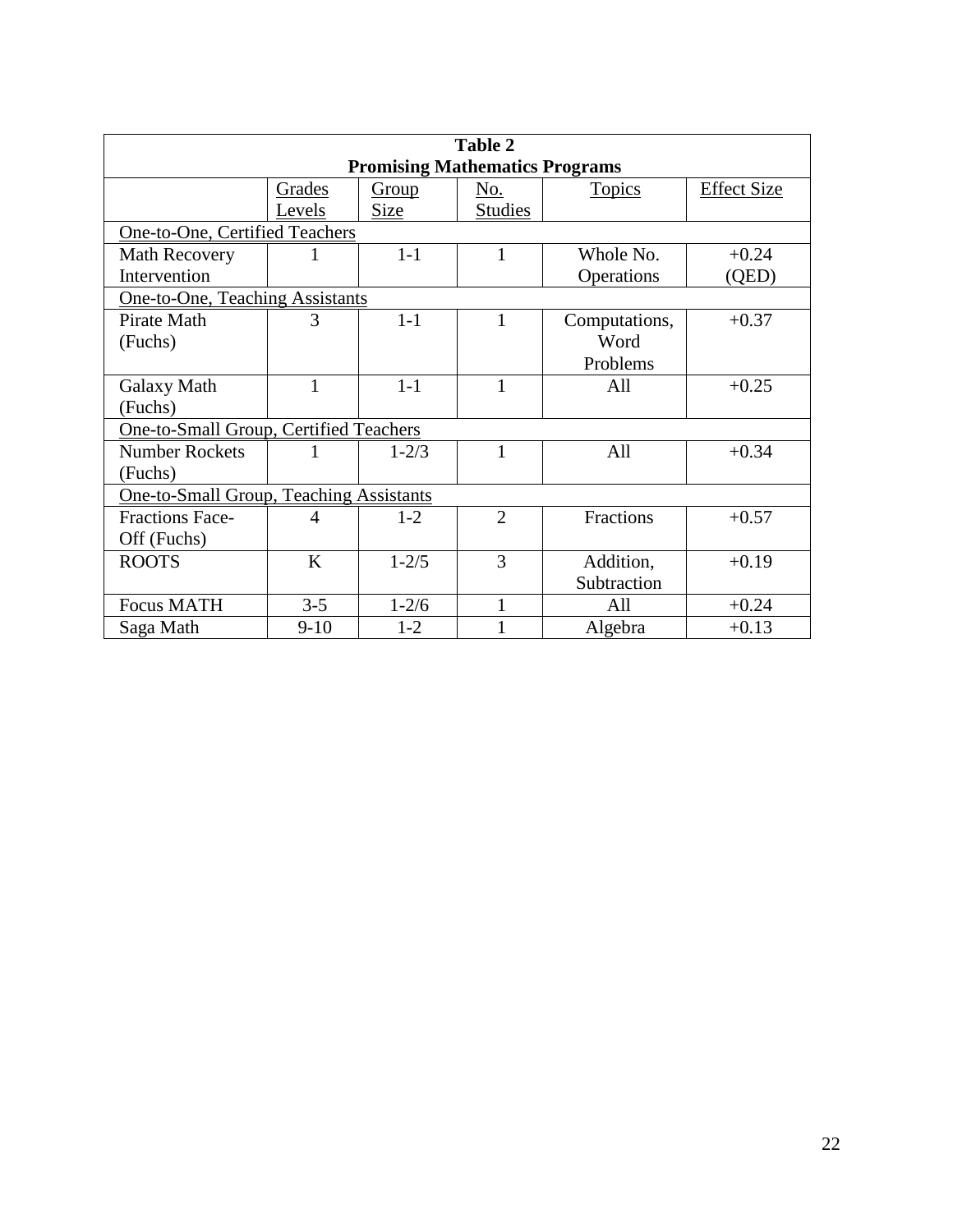# **Figure 1**

# **Proposed Training Management Structure**

# **Program Provider**

| <b>Regional</b>      | <b>Regional</b>      | <b>Regional</b>      | <b>Regional</b>      |
|----------------------|----------------------|----------------------|----------------------|
| <b>Manager A</b>     | <b>Manager B</b>     | <b>Manager C</b>     | <b>Manager D</b>     |
| <b>Local Coaches</b> | <b>Local Coaches</b> | <b>Local Coaches</b> | <b>Local Coaches</b> |
| 15 per manager       | 15 per manager       | 15 per manager       | 15 per manager       |
| <b>Lead Trainers</b> | <b>Lead Trainers</b> | <b>Lead Trainers</b> | <b>Lead Trainers</b> |
| 20 per coach         | 20 per coach         | 20 per coach         | 20 per coach         |
| (supervised by       | (supervised by       | (supervised by       | (supervised by       |
| districts)           | districts)           | districts)           | districts)           |
| <b>Tutors</b>        | <b>Tutors</b>        | <b>Tutors</b>        | <b>Tutors</b>        |
| 15 per lead          | 15 per lead          | 15 per lead          | 15 per lead          |
| tutor                | tutor                | tutor                | tutor                |
| (supervised by       | (supervised by       | (supervised by       | (supervised by       |
| principal)           | principal)           | principal)           | principal)           |

Shaded: School district employees

Unshaded: Tutoring program provider employees

Note: this structure is based on the Success for All Foundation's Tutoring With the Lightning Squad program, and is only provided as an example.